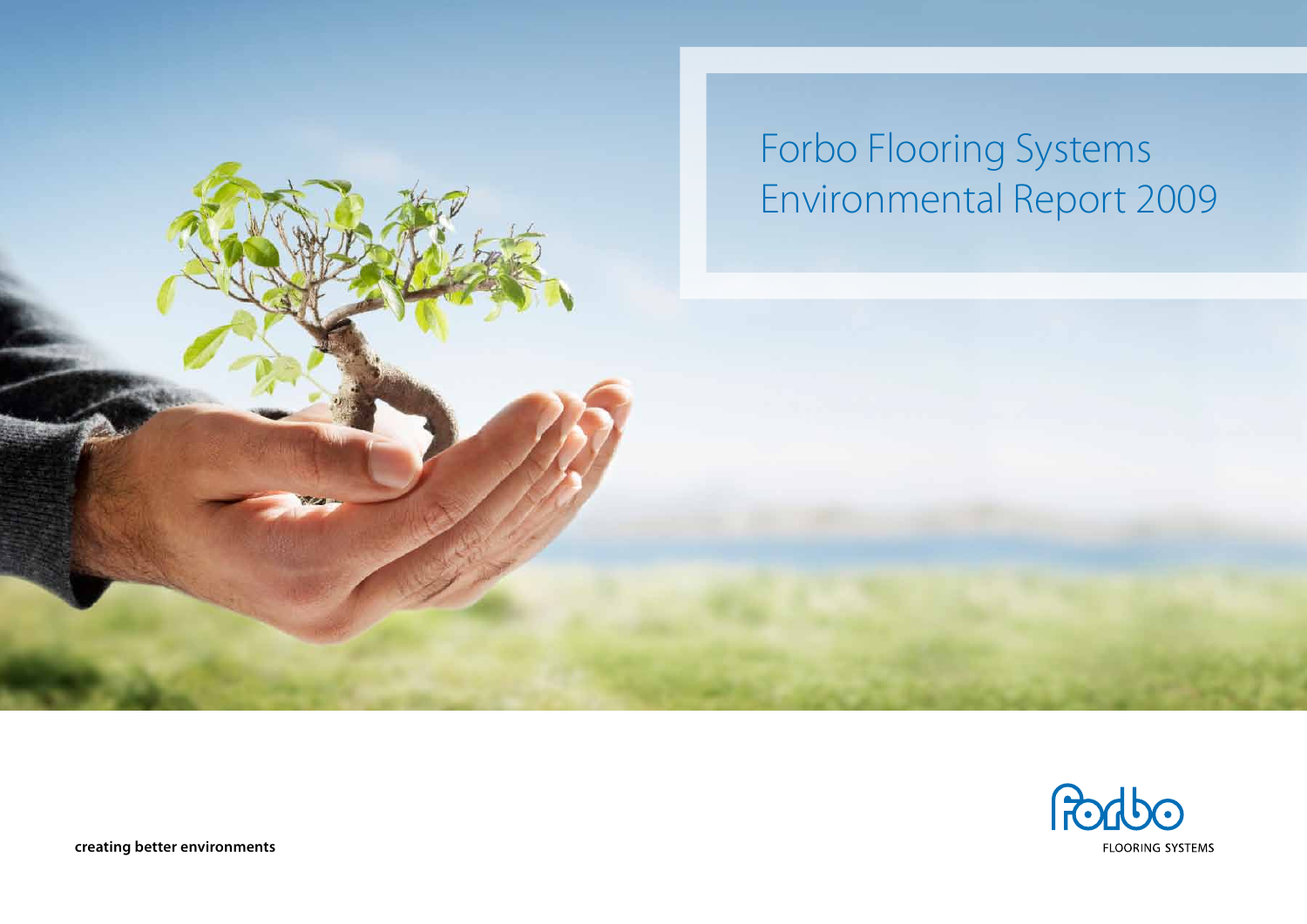# Forbo Flooring Systems, responsible market leader

Forbo Flooring Systems is a global market player in linoleum, project vinyl, carpet tiles, Flotex flocked flooring, Coral entrance systems and vinyl floor coverings. In addition to floor coverings, Forbo develops, manufactures and markets a full range of professional service products. All Forbo products combine high levels of functionality and durability. Forbo Flooring Systems is committed to environmentally responsible production and to far-reaching customer service. Forbo Flooring is part of the Swiss Forbo Group and owns 13 manufacturing plants and branches in 30 countries worldwide. The Forbo group has three divisions: Movement Systems, Bonding Systems and Flooring Systems

Demonstrating our commitment to the environment is part of our strategy. Founded in 1928, Forbo's first product was Linoleum – made from renewable natural raw materials, fully biodegradable and environmentally friendly. Linoleum, after more than 80 years, is still one of the most environmentally friendly floor coverings on the market. Awareness of the importance of global sustainability has grown in the last decades and it has become clear that natural resource depletion and global warming are two practices that cannot continue as they have in the past if we are to fulfil our obligations to future generations.



# All **Forbo** products combine high levels of **functionality** and **durability**

**Linoleum** is still one of the most **environmentally** friendly floor coverings

## www.forbo-flooring.com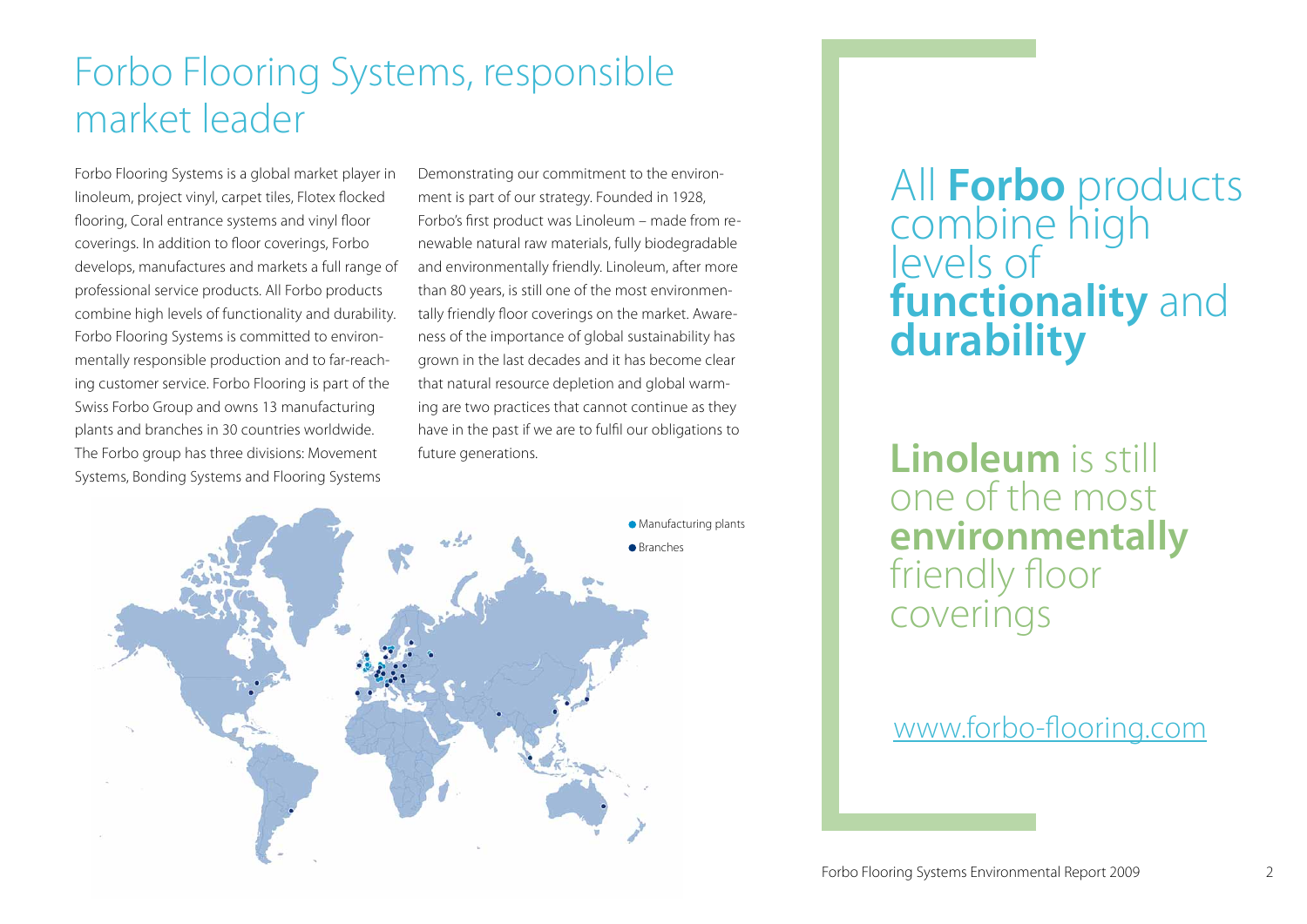# Introduction

When in 2009 the Flooring Systems management team asked me to take responsibility for Flooring Quality Assurance and Environment, I did not hesitate to take up this challenge to grow environmental awareness in the Flooring Division and to improve our environmental performance even more. My team and I evaluated our environmental position and concluded that we are on the right track towards reducing all environmental impacts of our products. The results for the past years can be found in this, the Flooring division's first environmental year report.

Creating better environments is our mission. The product offer to our customers is a great mix of functionality and environmental friendliness. The average environmental footprint of our product portfolio is exceptional good because a lot of our product offer is based on renewable raw materials, like our Marmoleum products.

Our environmental impacts are calculated with our latest Life Cycle Assessment (LCA) tool which was developed together with our European association ERFMI, www.erfmi.com. LCA has already been in use for many years within Forbo Flooring Systems to evaluate our product design and development and to evaluate our environmental impacts. We strongly believe that cradle- to-grave LCA is the preferred method for calculating the environmental impacts of a product.

Evaluating all impact categories, we are concluding that – without neglecting the other categories – the best opportunity for improving our overall results lies in reducing CO $_{_2}$  emissions within the supply chain. CO $_{\tiny 2}$  emissions resulting in global warming are recognized without doubt to be one of the most important threats to the world environment. In the supply chain we have many opportunities to reduce CO<sub>2</sub> emissions by reducing the use of energy and by re-using and recycling materials.

The information in this report consists of the environmental performance of our 13 operational sites across 7 countries. All these sites except one have an ISO 14001 certified environmental management system. Continuous improvement and yearly improvement programs have already been part of the environmental management system for many years. This report shows the consolidated results for all operational sites.

The overall environmental program for 2010 is also focusing in particular on our operational sites. In the second half of the year a Forbo Way to Win awareness program will be rolled out to all our employees in all our businesses, challenging them to reduce energy use and re-use and recycle waste.

*Creating better environments remains our mission.* 

### **Fred Seifert**

Quality and Environment Director, Flooring Systems

## **"To minimize our CO<sub>2</sub> emission we focus on reducing the use of energy and recycling waste"**



*Fred Seifert*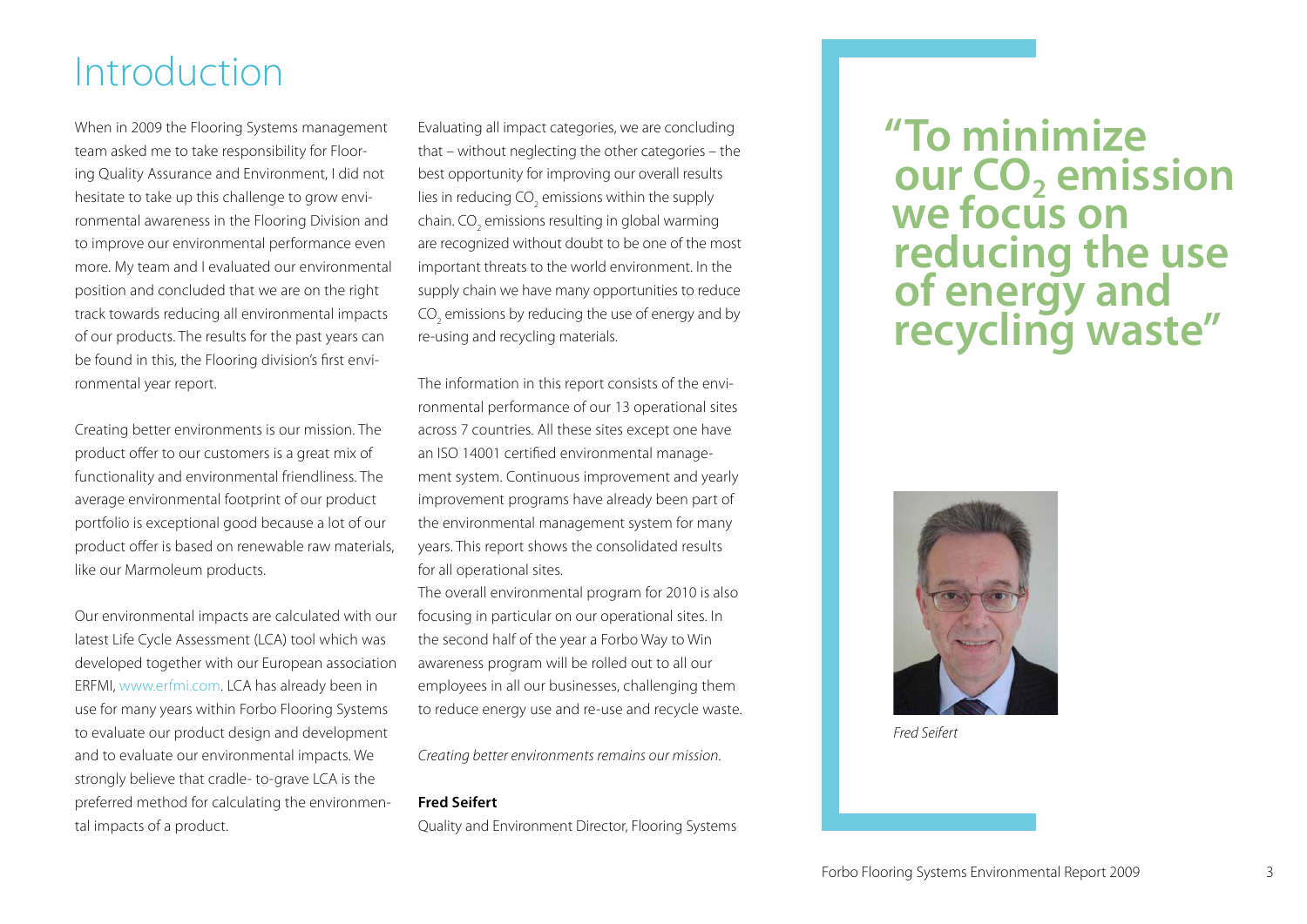### *Forbo Flooring Environmental Policy*

*As a global leader in flooring systems we have a responsibility, to all our stakeholders, to create a better environment. The way we serve and drive the market sets the pace and standard for world class flooring solutions.* 

*Forbo Flooring Systems protects, invests, and cares for all environments that we touch upon whether it is a work, indoor, or natural environment our goal is to simply optimize our performance now, and for the benefit of our collective futures.* 

*Taking care of the environment is an integral part of the way we do business and the way we promote our activities to our stakeholders. We believe that being environmentally responsible is both the right thing to do as a*  responsible corporate citizen, and the right thing to do in business. We work to "Compliance Plus" – a commitment *to go above and beyond Government regulations and requirements.* 

*We believe investments in people, process, and product that further improve our environmental performance are an investment for our future, not a cost of doing business.* 

*We are committed to creating a sustainable future by constantly seeking ways to minimize the environmental impacts of our products over their whole Life Cycle from raw material extraction till the end of life. Evaluation of all* LCA impact categories are carried out, but with a particular focus on reducing the CO<sub>2</sub> emissions and the related *irreversible climate change caused by global warming.* 

### *We shall succeed by:*

*Tom Kaiser* 

- *• Maximizing the efficient use of raw materials by reduce, re-use and recycle*
- *• Reducing the use of energy in all production and business processes, and with all efforts to switch over to renewable energy*
- *• Applying green design principles to all our new product and innovation development programs*
- *• Promoting environmental responsibility towards all our stakeholders*
- *• Only supporting LCA-based environmental labeling and certifications developed in an open and transparent consensus process and validated through a 3rd party process.*

*Executive Vice President, Flooring Systems*

## **Life Cycle Assessment (LCA)**

*To calculate all environmental impacts of a product or product system, one has to use the LCA method. LCA is standardized worldwide in ISO 14040. The LCA for our floor covering products calculates all impacts from cradle to grave. This means that all environmental impacts due to growing, production or mining of a raw* 

> *material, the production of the floor covering, the product installation and usage on the floor, including cleaning and maintenance, to the end of product life are calculated.*

*LCA is the base for our green development and for measuring our global warming potential. The LCA calculator shows us that to reduce global warming we should reduce the use of energy – and especially the energy produced using non-renewable materials. Re-use and recycling contributes to reducing the global warming potential because fewer raw materials have to be employed. This saves energy and reduces abiotic depletion.*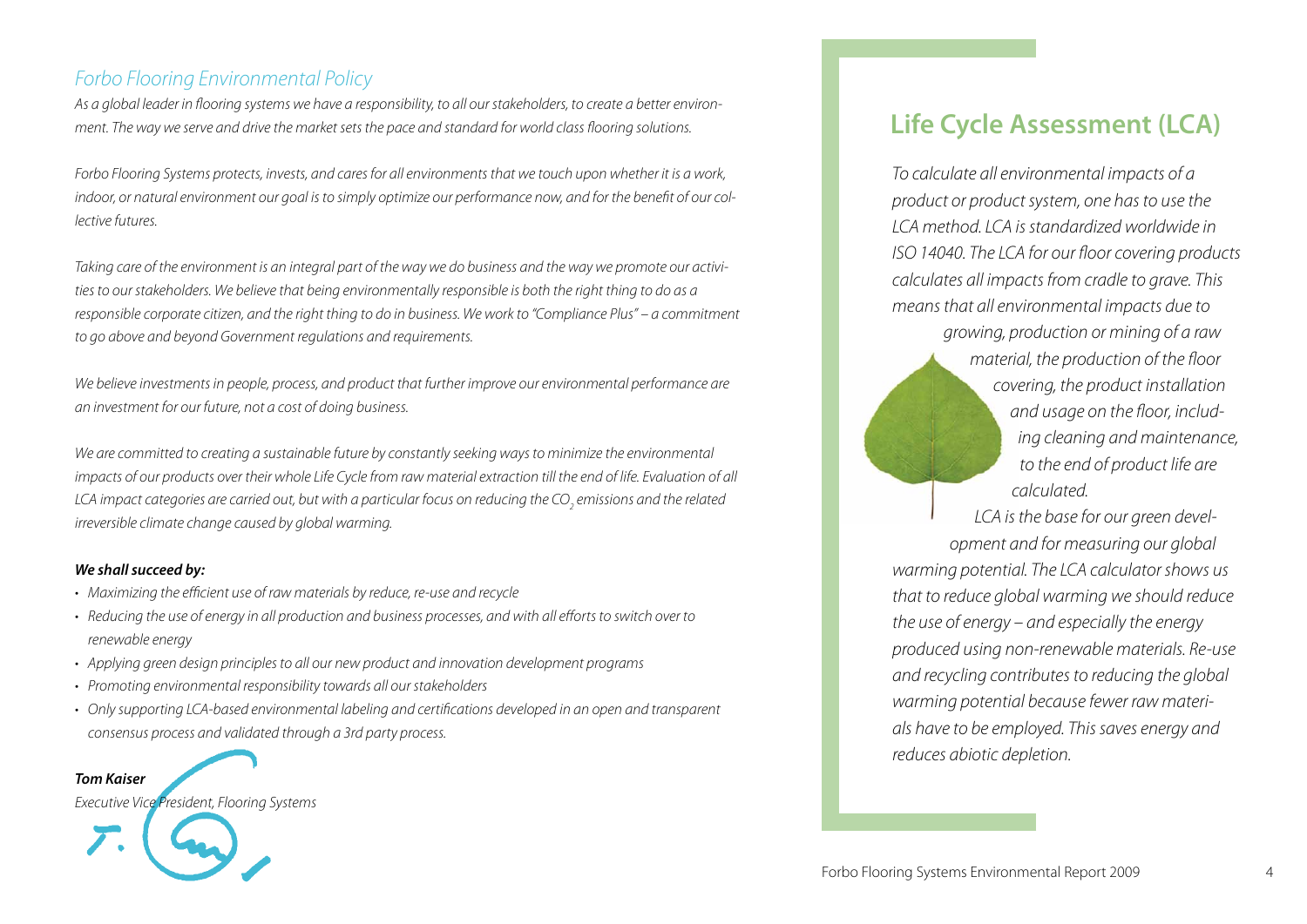# Environmental report 2009

### **Energy**

We have analysed the last 6 years worth of energy usage (electricity & natural gas). Taking 2004 as our benchmark year, the energy index graph clearly shows year-on-year improvement for the period 2004 to 2007. The last 2 years has seen our energy usage begin to rise back to the 2005 level; this is a reflection of the economic downturn and is not due to poor operational performance. Our energy efficiency is influenced by the lower volumes produced. We are not satisfied with this and each site has produced and is implementing a wide ranging program of energy efficiency projects designed to reduce our energy usage.



The results in 2008 and 2009 are still better than the benchmark. Energy reduction and saving projects were still implemented. A unique project on our Chateau Renault (F) operations site saving energy and reducing emissions should be mentioned here. Bio filtration instead of incinerating the fumes from our production process in Chateau Renault is a new and innovative technique in our industry. Despite the higher investment, Bio filtration was chosen because of its lower environmental impact, especially for energy.

Another area on which Forbo Flooring has focussed is the type of energy the operational sites use. With our stated aim of reducing our global warming potential, we have embarked on a program of purchasing renewable forms of electricity. We recognise that this may cost us more, but believe that the decision, allied to our internal improvement initiatives, will benefit both the company and the wider environment in the longer term. The result to date show that 69% of the electricity consumed on our operational sites is generated from a renewable source.

The use of renewable electricity has contributed to a reduction in the carbon footprint of the Forbo Flooring Division. The total amount of CO<sub>2</sub> that we have taken out of the environment is over 100,000 tonnes since 2007. This is important to note – we have eliminated that amount of CO<sub>2</sub> from entering the atmosphere. This is, we believe, much better

ENERGY INDEX



**ELECTRICITY** 



Non Renewable Electricity

**Renewable Electricity**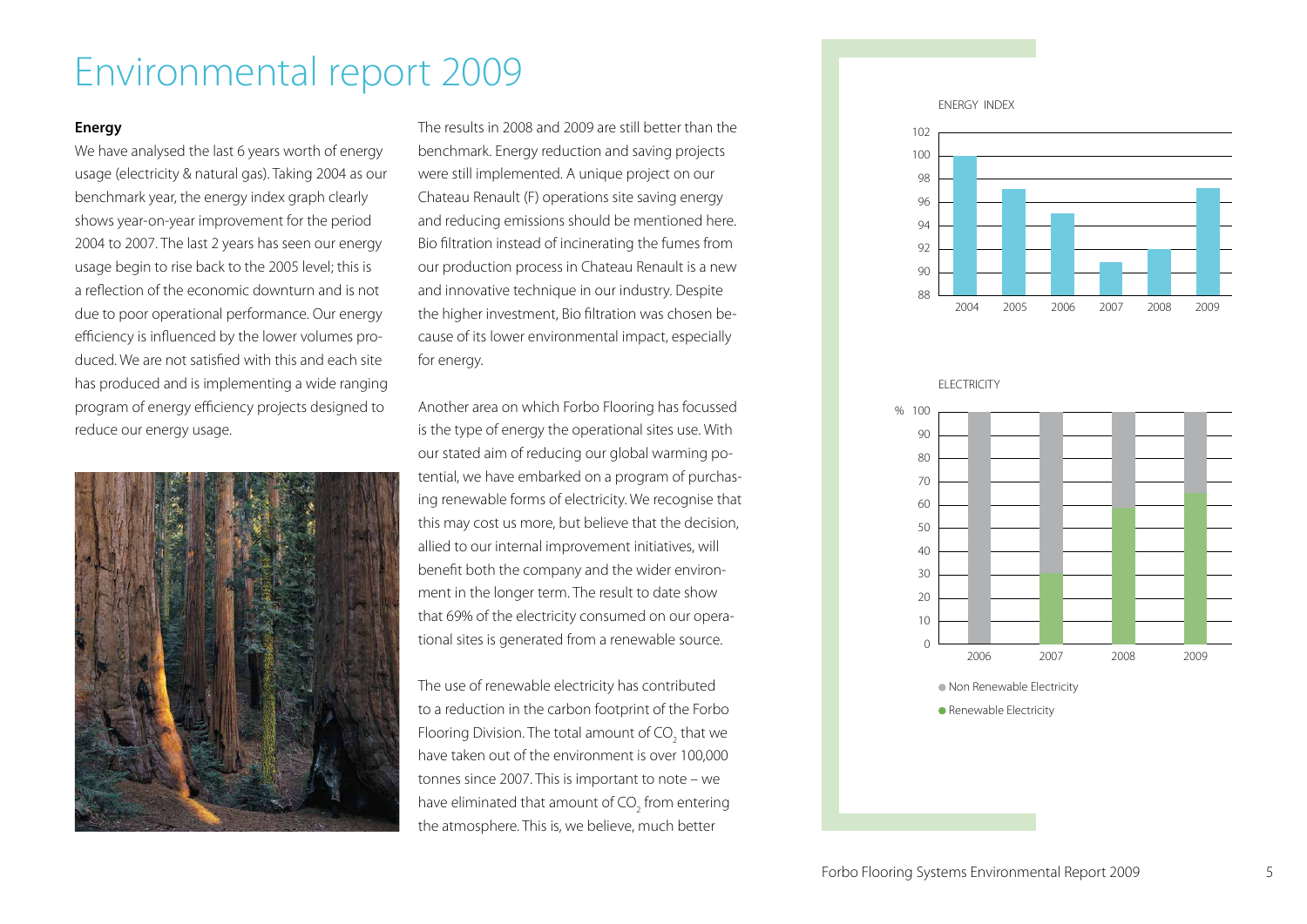# Environmental report 2009



than offsetting – which is merely trying to reduce damage that has already been done. We can also report that our energy mix has altered little over the period – the noticeable difference is the proportion of energy derived from renewable sources. This now accounts for over 20% of our total energy take.

#### **Waste**

IIdentifying and then eliminating of waste is our first priority. However, we do recognise that while we still create waste we have a duty to dispose of this with minimum impact on the environment, while at the same time trying to extract maximum value for the

company. This activity is set against the background of ever-toughening environmental legislation across Europe.

So how did we do? Well, we did pretty well and we continue to make improvements. Re-using and recycling of product scrap whenever possible is one of our major objectives. This is contributing to less raw material depletion and is reducing the CO<sub>2</sub> emissions involved in producing virgin raw material. In 2009 we achieved a big improvement step – more scrap was re-used (internally recycled) and also more scrap was recycled as a result of better waste separation  $\geq$ 



#### RE-USED AND RECYCLED PRODUCT SCRAP

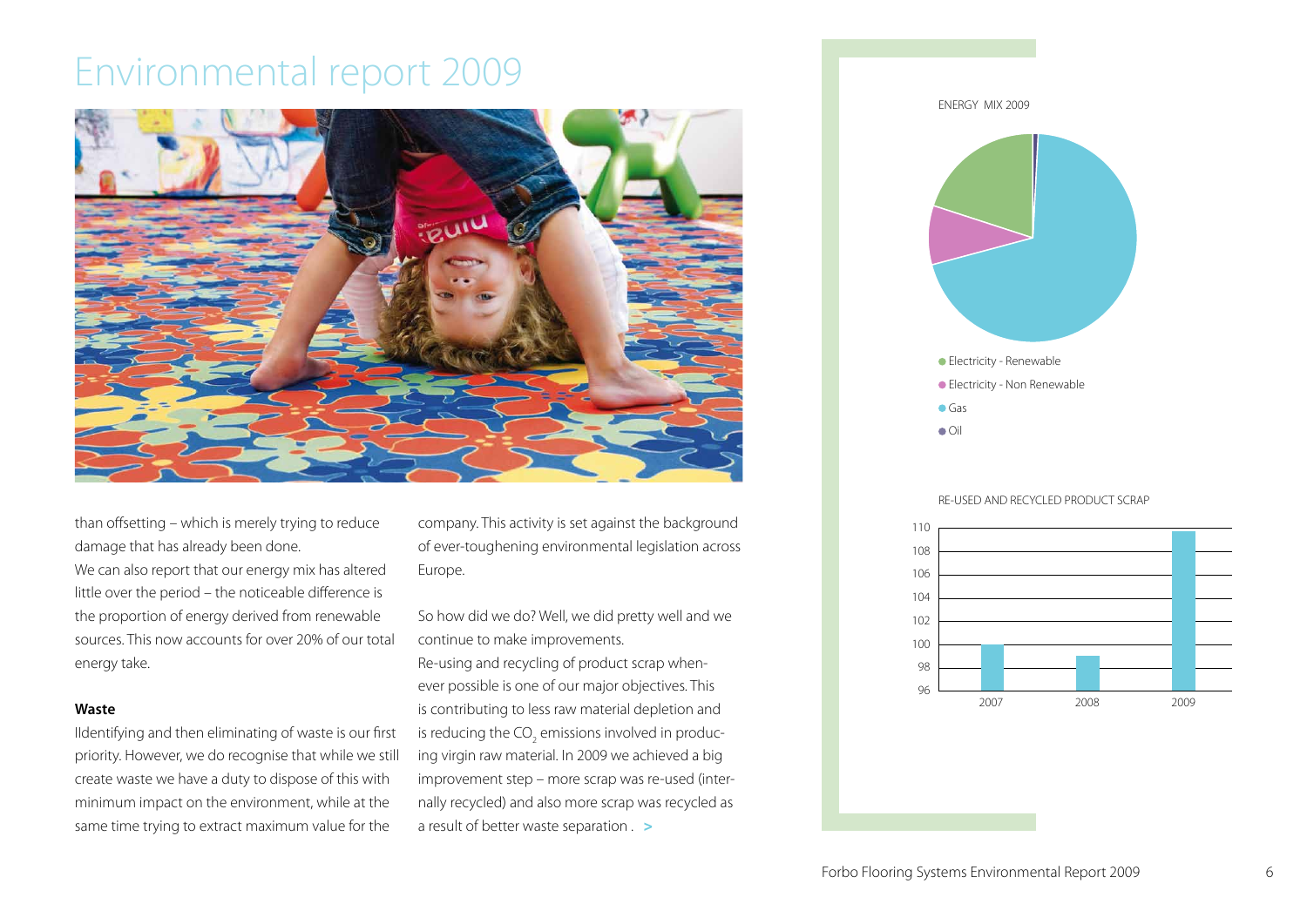# Environmental report 2009

Our second objective, is where possible, to try to avoid landfill. To this end, we have achieved improvements over the last 2 years. The amount of material we have sent to landfill has reduced from 2007 to 2009. This is a direct result of more re-use and recycling of product scrap

### **Recycling of post industrial waste**

Recycling of post industrial waste into our products is one of the best ways to improve their total environmental footprint. Many years ago we started to recycle waste products from other industries into our Linoleum products. During the last 10 years this has been optimized. In our Ripley (UK) plant we have a department where a mixture of internal scrap and post industrial waste is recycled into backing for our Flotex floor covering. In 2009 we increased our recycling efforts, developing a backing for our Westbond products.

*Ripley (UK) production of recycled backing*



LANDFILL PERFORMANCE 2007-2009



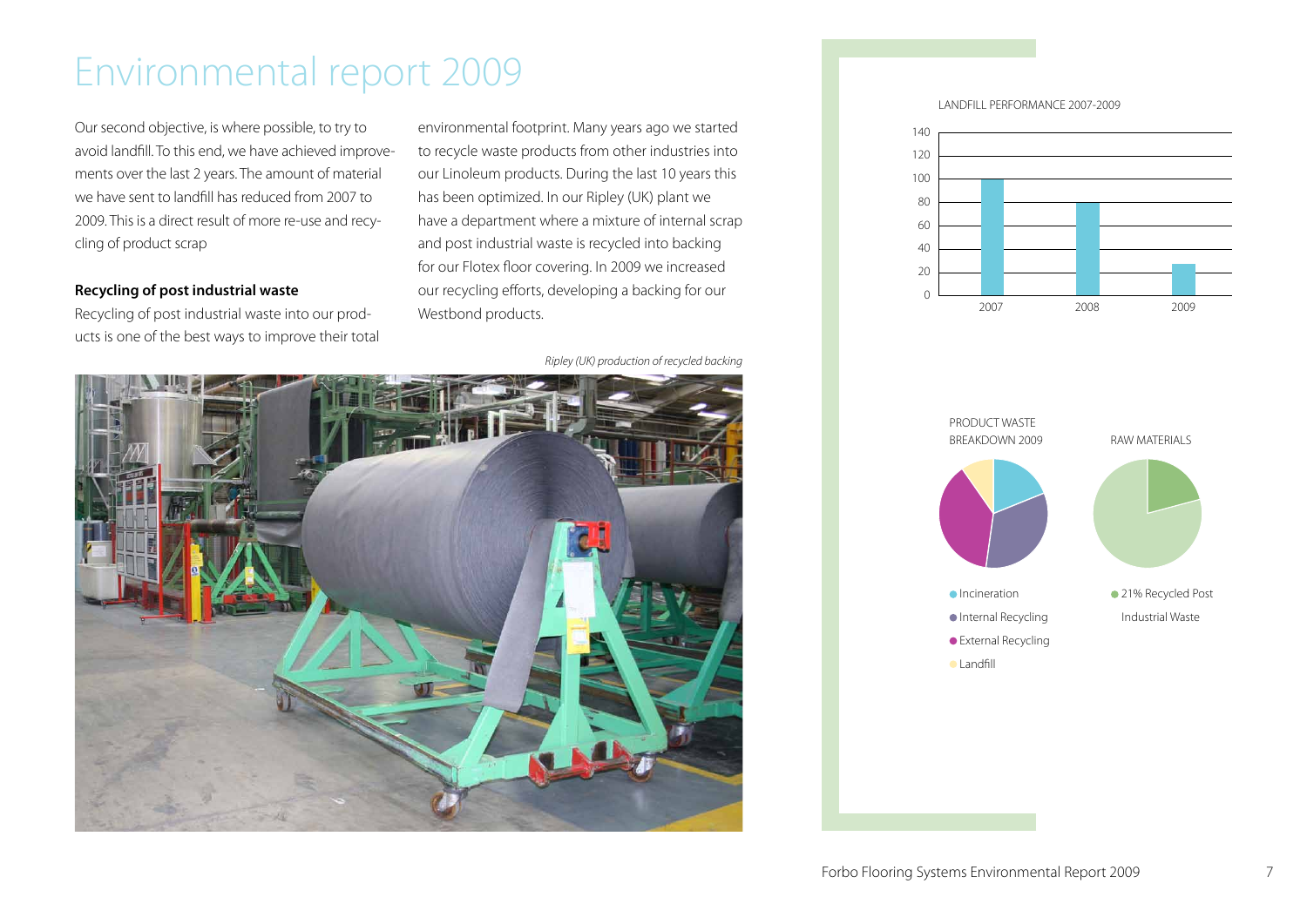# The way forward in 2010

In 2010 we will focus again on a possible reduction on energy use and on recycling.

### **Energy**

Energy reduction programs differ from site to site. In some cases we are just reducing energy by simple means, like turning off lights or equipment, and sometimes technical changes are made. An example of a technical project is to be found in our Vinyl plant in Coevorden (NL). The recipes of the products were changed, resulting in low emissions during the production process. The exhaust fume system could recently be changed in a way that the incineration process is switched off for a part of the process, leading to a reduction of 1200 tonnes of CO<sub>2</sub> emissions per year.

The goal for our operational sites is to reduce the energy consumption with a minimum of 2 %.

The use of renewable electricity will be increased again, the target is 85% of the total electricity used on our 13 operational sites.

### **Recycling**

We will increase the recycling of post industrial waste in our flocked and textile floor coverings and start the recycling of post industrial waste in one of our vinyl factories. >

*Coevorden (NL) filter in exhaust fume system*



The **goal** for our operational sites is to **reduce** the energy consumption with a **minimum of 2%**